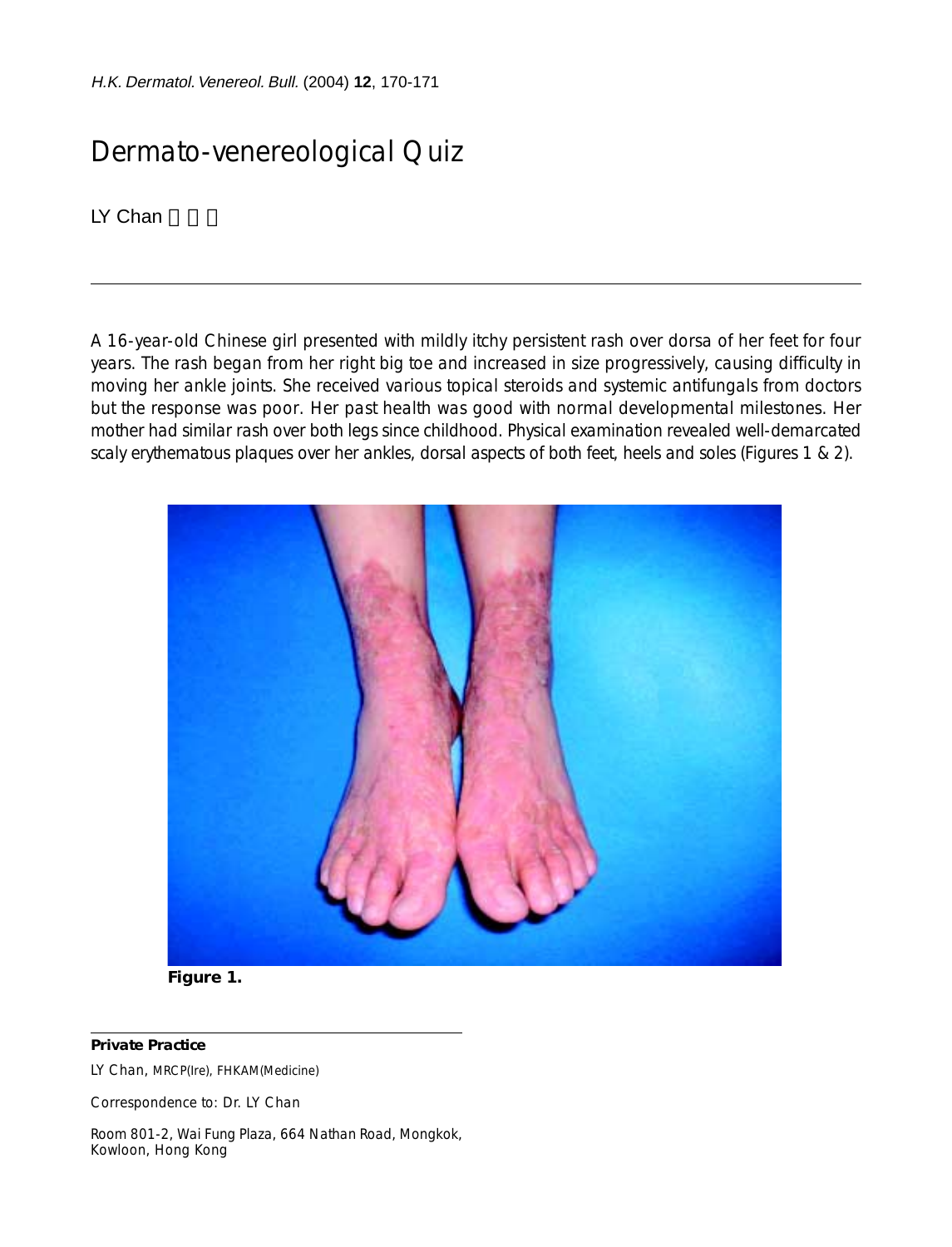

Figure 2. Close-up view.

## **Questions**

- 1. What are the clinical differential diagnoses?
- 2. In our patient, the skin scraping for fungal microscopy and culture was negative. Skin biopsy showed features compatible with chronic eczema. What is the diagnosis?
- 3. What are the major clinical types of this condition?
- 4. What is the underlying genetic defect for this condition?
- 5. What is the management?